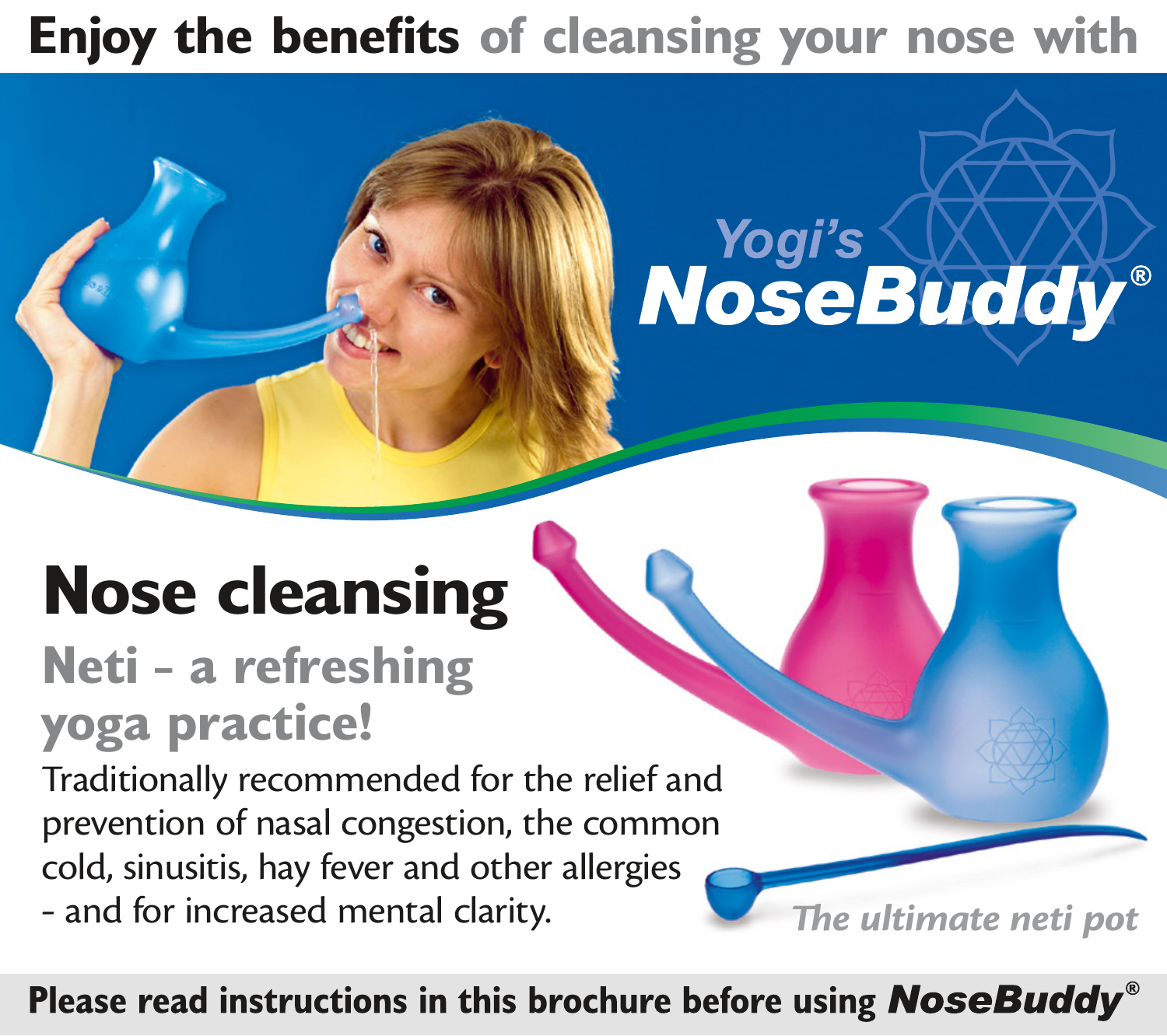## How to cleanse your nose with Yogi's **NoseBuddy**<sup>®</sup>

*Rinse the pot and spoon with clean hot water prior to using the first time.*

**Put one level measuring spoon of salt in NoseBuddy** (4.5 g).

Use fine–grained table or cooking salt – preferably one free of additives, such as iodine or anti–caking agents. Coarse–grained salt may be used, but make sure it fully dissolves. We recommend using rock salt (from mines), since some people may experience reactions to sea salt, such as a stuffy or runny nose.

**2 Fill the pot with clean lukewarm water up to the mark** (0.5 litre)**.** 

Boil the water first (for 1 minute) and let it cool down to a comfortable temperature (lukewarm/body temperature) – or use distilled or sterilized water heated to lukewarm.

If you are on a location with temperate climate and tap water of high drinking quality, and you choose to use water straight from the tap – then always let the water run awhile (½–1 minutes) before filling the pot.

On locations with poor–quality tap water, hot climate or strongly chlorinated water, we recommend always boiling the water prior to use, or use distilled or sterilized water.

If you have dry mucous membranes (e.g. after a long flight) you can add a few drops of vegetable oil, such as almond/sesame oil, to the water. (See "Keep NoseBuddy Clean".)

#### **3 Stir the water until the salt fully dissolves.**

The water now has the same salt concentration as body cells. This is an isotonic solution (0.9% salt). The correct salt concentration and water temperature will ensure a pleasant experience.

**4 Cleanse your nose.**<br>Insert NoseBuddy's spout into one nostril so that it fits snugly. Breathe gently through your mouth. Lean forward over a sink. Tilt your head slightly to one side, with the pot following the same angle, so that the water runs in through one nostril and out the other.

Pour half a pot in through each nostril. Gently blow your nose after cleansing to each side (see step 6). If your nose needs more thorough cleansing, use a full pot for each nostril.







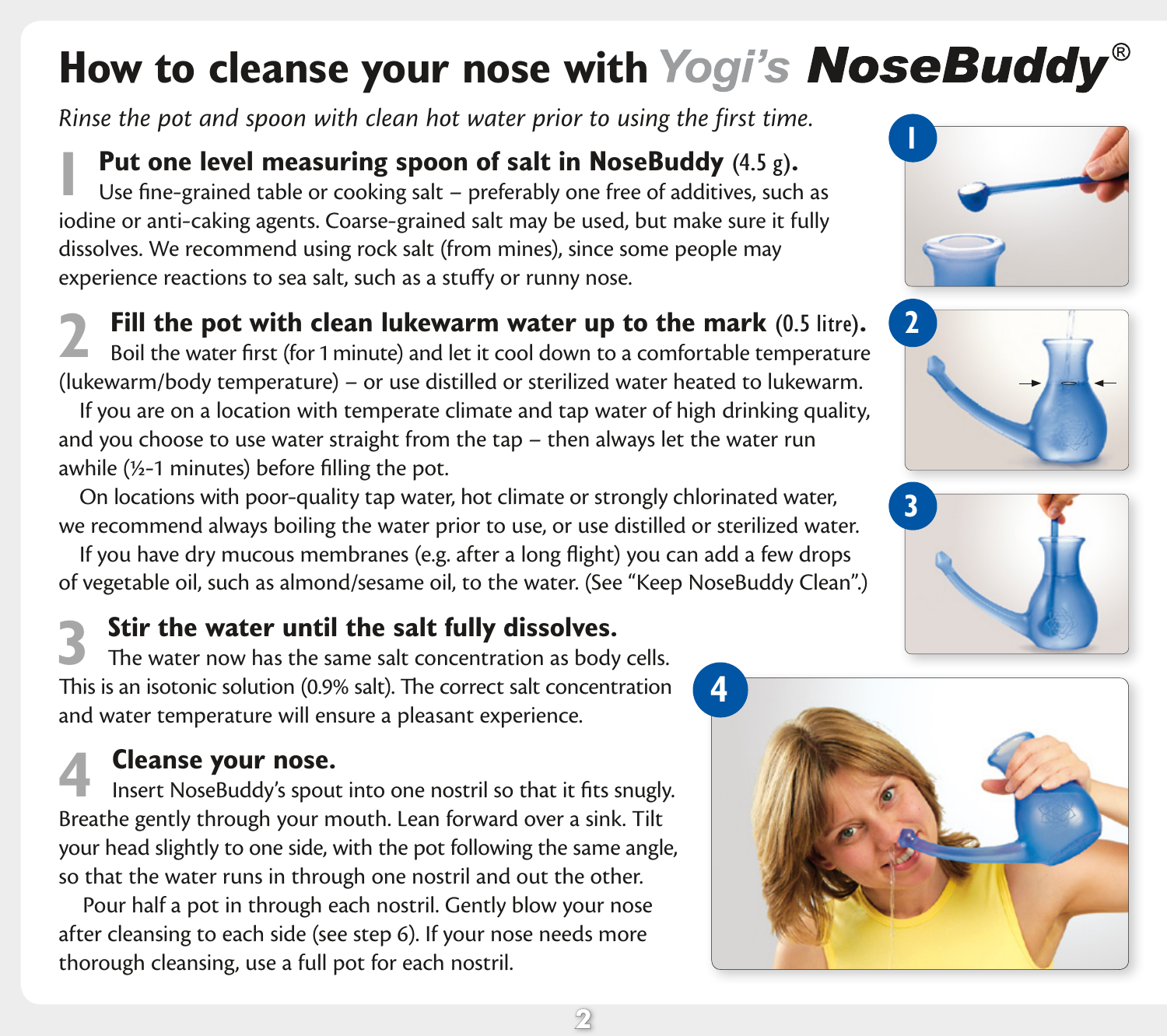

**5 Let the water run out**<br>
Bend forward, your head and arms hanging down loosely. Allow the excess water to run out of your nose. Dab with a tissue.

If you're familiar with yoga, you may enhance the effect by doing a yoga pose like the Clown or the Headstand.\*

**6 Blow your nose**<br> **6** Stand up and gently blow each nostril separately. Avoid vigorous blowing.

Finish with the Blacksmith's Bellows breathing exercise:

**7 The Blacksmith's Bellows**<br>Sit with your back and head upright, place your index and middle finger on your forehead (see illustration 7).

Determine which nostril is most open and shut the other nostril, using either thumb or ring finger.

Breathe in and out rapidly through the open nostril twenty times. Inhale fully and hold your breath for as long as is comfortable, by closing both nostrils. While holding your breath, let the air press gently in your nose. If congested, hold your breath longer.

Finally exhale slowly through the same nostril. Repeat on the other side and do the whole sequence twice more on each side.

For maximum benefit or when suffering from congestion, sinusitis, allergies or asthma, always do the Blacksmith's Bellows\* after nose cleansing.





\*For more information about the Clown or Headstand yoga poses, or detailed instruction about the Blacksmith's Bellows breathing exercise, see the book, *Yoga, Tantra and Meditation in Daily Life* by Swami Janakananda (published by Bindu Publishers, EU/UK–edition, 2015: ISBN 9789197789455 and US–edition, 2016: ISBN 9780997337808) or contact the Scandinavian Yoga and Meditation School. See back page.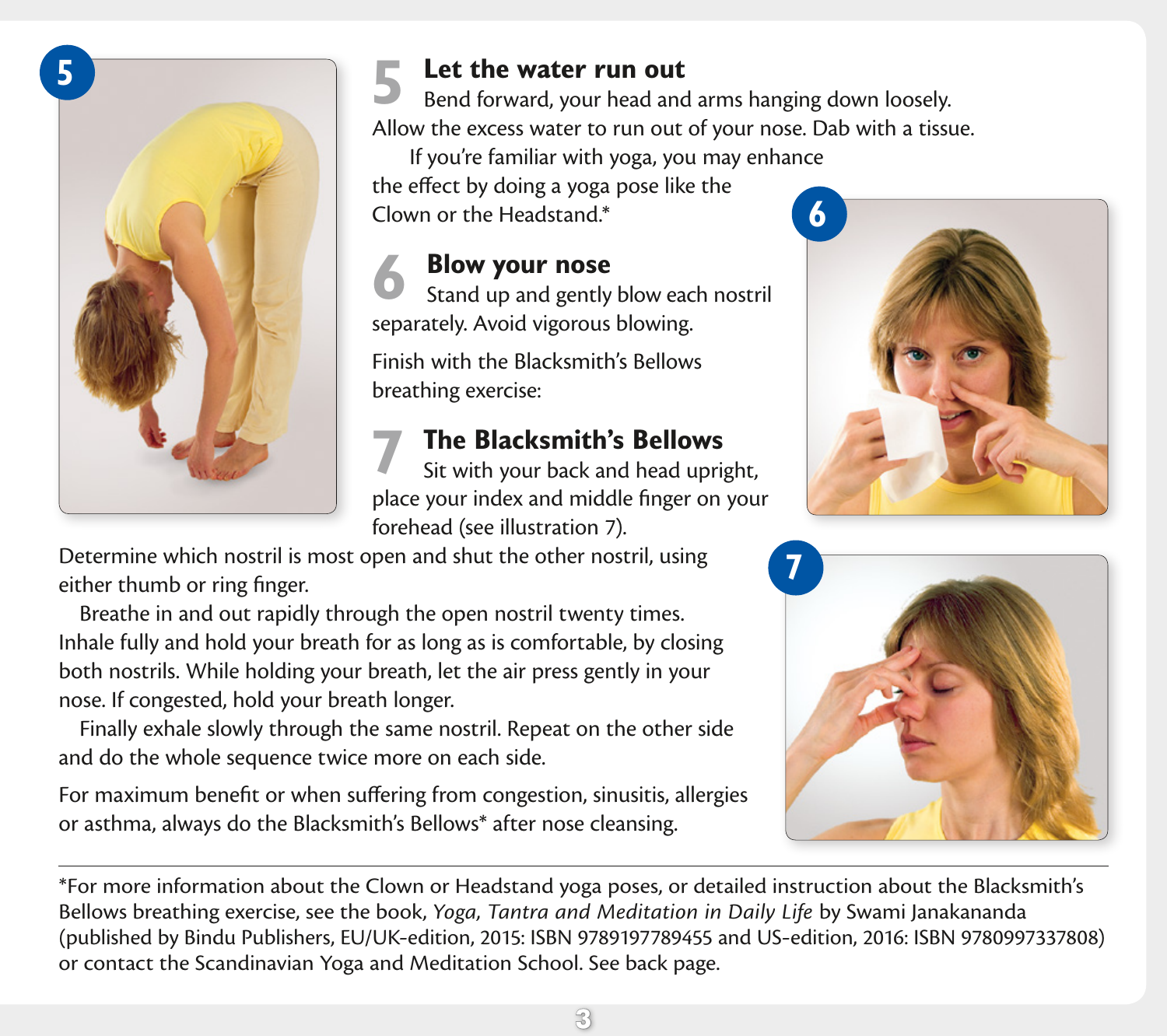## **Good to know**

#### **If the water runs out too slowly or it doesn't come out through the other nostril**

a) you may be pressing the spout too firmly into your nostril, thus preventing proper flow.

b) you may be holding the spout too loosely in your nostril; thus the water leaks on that same side.

c) nasal congestion may be interfering with the flow. In this case, keep the spout in your nose, with the pot tilted, for a few minutes, allowing the salt water to loosen the blockage. Then blow your nose gently, one nostril at a time.

Repeat the procedure with your other nostril and keep changing from side to side until the water begins to run through, first dripping, then as a steady stream.

If you have a cold, blow your nose with special care – inflamed mucous membranes are more sensitive.

The unique construction of Yogi's NoseBuddy, with its large volume and long curved spout, facilitates good water flow. This means that in most cases, your nasal passages can be cleared.

#### **If water runs down into your mouth**

Sometimes a little water may run through your nose into your mouth. This is of no consequence and could be due to nasal congestion.

But if a lot of water runs into your mouth, you may need to adjust your body position by leaning further forward, tucking your chin closer to your chest. Don't tilt your head too much to the side. Also remember to keep breathing through your mouth and avoid swallowing.

#### **If it stings**

This may be caused by too little or too much salt, or perhaps the salt has not dissolved fully.

Always use the measuring spoon for adding the correct amount of salt and fill the pot to the water–level mark. Add the salt **before** the water. Stir properly, making sure the salt fully dissolves before cleansing your nose.

The solution is correct when it tastes salty like tears.

### **How often and how much?**

Once or twice a day is recommended (morning/evening). However, nose cleansing may be done more frequently to prevent an oncoming cold, clear nasal congestion or alleviate symptoms of sinusitis, asthma and hay fever.

It's also ideal for removing particles after exposure to dusty, smoky or polluted air. To reduce snoring, cleanse your nose before going to bed. For more thorough cleansing, use a full pot for each nostril.

The positive effects of nose cleansing increase with regular daily use.

#### **Keep NoseBuddy Clean**

NoseBuddy is used for personal hygiene and should therefore be kept properly clean.

Rinse the pot with clean water before each use. After using, rinse pot and spoon in clean hot water and leave them to air dry completely. Regularly wash the pot and spoon by hand with a mild detergent or in a dishwasher (e.g. once a week) – more often if you add oil to the water. For hygienic reasons we recommend not sharing your pot. NoseBuddy is a long–lasting quality product, but if the pot gets worn or difficult to keep clean, it's time for changing to a new NoseBuddy.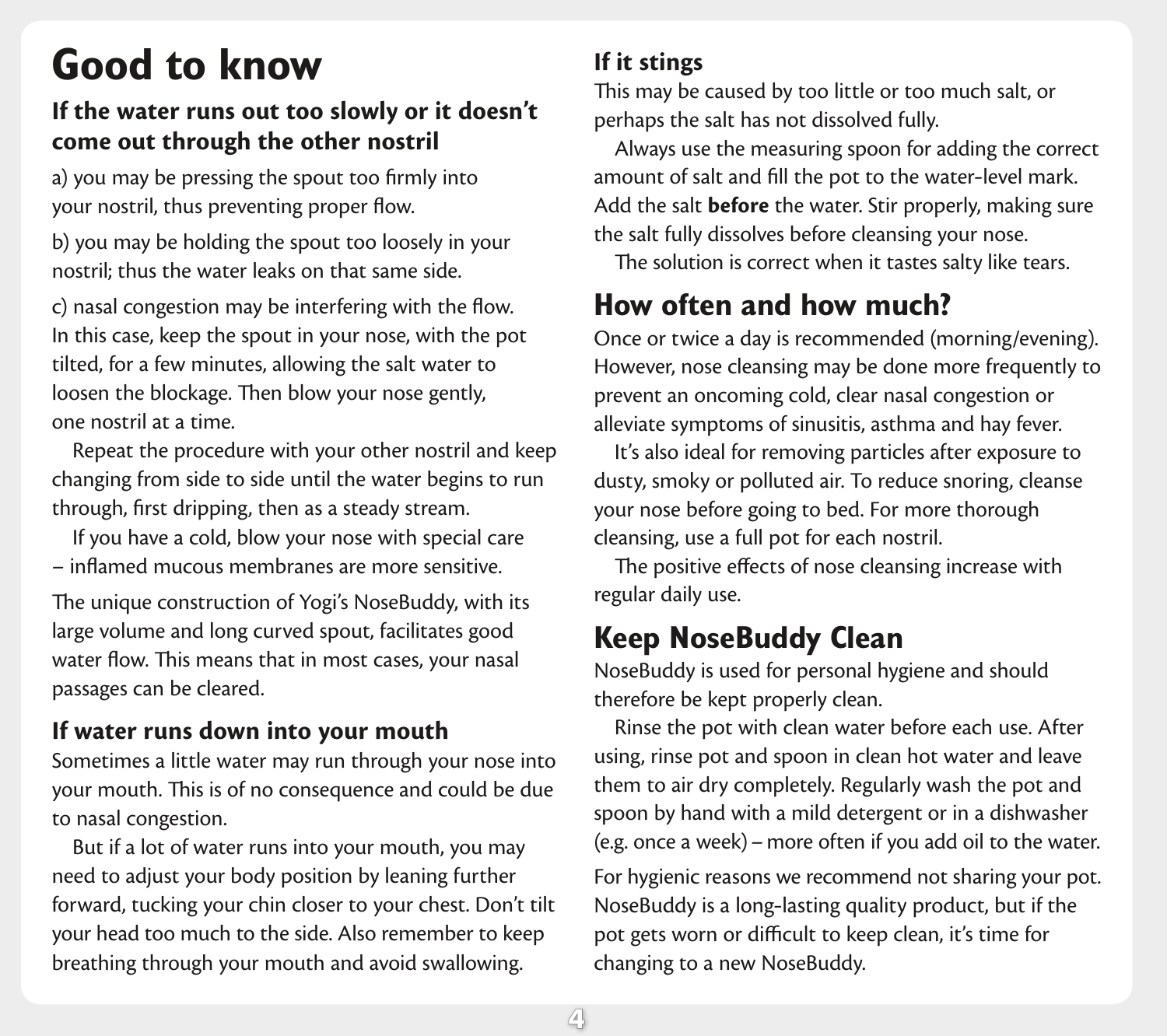## **Why cleanse your nose?**

**Nose cleansing** is a yoga practice known as *neti*, which is rinsing your nose with lukewarm salt water (isotonic solution; 0.9 % salt).

**Neti is recommended** for alleviating nasal and sinus disorders, improving nasal breathing, increasing mental clarity, and as a preparation for yoga and meditation.

**Many people** cleanse their nose in the morning as a refreshing start to the day. Others prefer the benefits of neti after coming home from work.

**This simple practice** cleanses and moistens the nasal passages and mucous membranes.

On the surface of the mucous membranes – present in the nostrils, sinuses, trachea, bronchial tubes and auditory canals (between the nose and middle ear) – are microscopic hairs called *cilia*. Nose cleansing stimulates the cilia's sweeping movements, which remove phlegm, dust, pollen, bacteria and viruses.

**This is one of the reasons** why neti helps in relieving and preventing the common cold, sinusitis, asthma, allergies and infections of the airways, as well as problems caused by air pollution.

**Dry environments** reduce the cilia's effectiveness by drying out the mucous membranes. Nose cleansing restores their natural moisture and reduces swelling

of the mucous membranes, which causes nasal congestion. Neti may be beneficial during pregnancy and as prevention against snoring.

**Nose cleansing stimulates and relaxes** the area around the eyes and forehead. This may reduce headaches caused by nervous tension. Some experience clearer vision or an enhanced sense of smell. Others find neti a useful aid to stop smoking.

> **When you do neti regularly**, breathing through your nose becomes easier. The incoming air is warmed and filtered. Nitrogen monoxide, produced in the sinuses, is carried with the breath to the lungs, where it dilates the blood vessels, thus increasing oxygen uptake.

**In many countries** nose cleansing is an age–old folk remedy for preventing the common cold. In the early 20th century, pots and sprays for nose cleansing were available at chemist shops around Europe. This practice fell into disuse until the 1970s, when it was revived through the increased interest in yoga.

**Today many doctors** have discovered the benefits of neti and recommend its regular use.

*"Nasal rinsing improves your general state of health. The more regularly you rinse your nose, the better and more sustained the health effects you achieve". (Prof. Thomas Schmidt, MD, Hannover Medical University)*